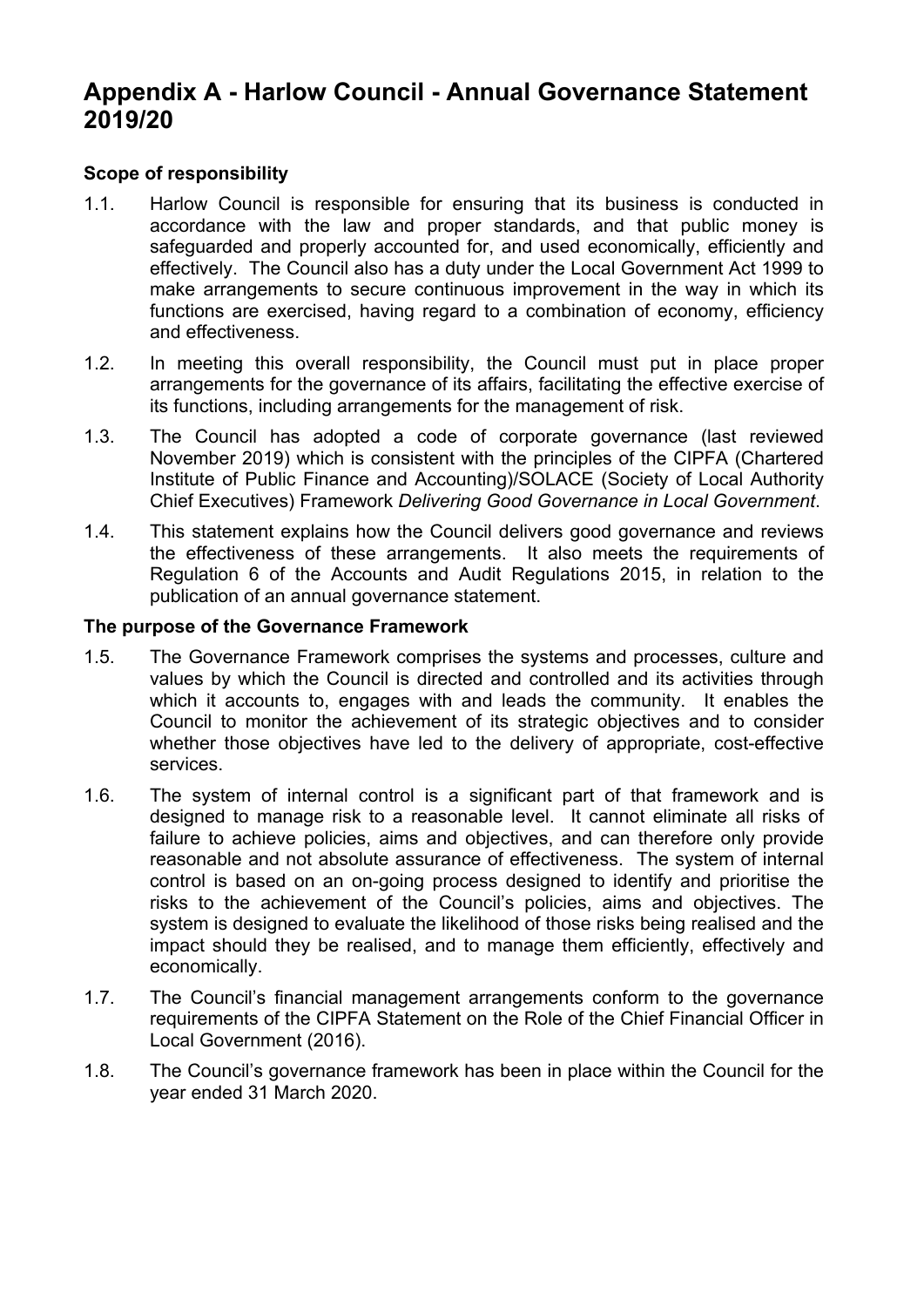## **The Governance Framework**

- 1.9. The Council's Governance Framework has been set up over successive years and is reviewed annually to ensure its continuing effectiveness with regard to the seven CIPFA/SOLACE principles of delivering good governance as updated in 2016, which are:
	- Behaving with integrity, demonstrating strong commitment to ethical values, and respecting the rule of law.
	- Ensuring openness and comprehensive stakeholder engagement.
	- Defining outcomes in terms of sustainable economic, social and environmental benefits.
	- Determining the interventions necessary to optimise the achievement of the intended outcomes.
	- Developing the Council's capacity, including the capability of its leadership and the individuals within it.
	- Managing risks and performance through robust internal control and strong financial management.
	- Implementing good practices in transparency, reporting, and audit, to deliver effective accountability
- 1.10. A brief description of the key elements of Governance Framework in place at Harlow Council is included as Appendix 1. The annual review of the effectiveness of this framework is covered in the next section.

### **Review of effectiveness**

- 1.11. The Council has responsibility for conducting, at least annually, a review of the effectiveness of its governance framework including the system of internal control. The review of effectiveness is informed by:
	- a) the work of the senior management team who have responsibility for the development and maintenance of the governance environment
	- b) the role of the Cabinet and committees, including the Audit and Standards Committee and the Shareholders Sub Committee for the Council's wholly owned subsidiary company Harlow Trading Services
	- c) the Internal Audit Manager's Annual Report
	- d) comments made by the external auditors
	- e) other review agencies and inspectorates
- 1.12. The review has been led by the Corporate Governance Group comprising the Head of Governance, the Section 151 Officer, a Policy and Performance representative, the Internal Audit Manager, the Insurance and Risk Manager, the Legal Services Manager and other officers when they have specific contributions to make. In carrying out the review, the Group has kept in mind the seven CIPFA/SOLACE principles of effective governance. The Group has considered the following evidence:
	- a) Service Assurance Statements –third tier managers, in conjunction with their Head of Service, have completed a self-assessment covering the effectiveness of governance arrangements in their area. The selfassessments, which have been reviewed by Internal Audit, have been used to identify areas for improvement both at a service level and, where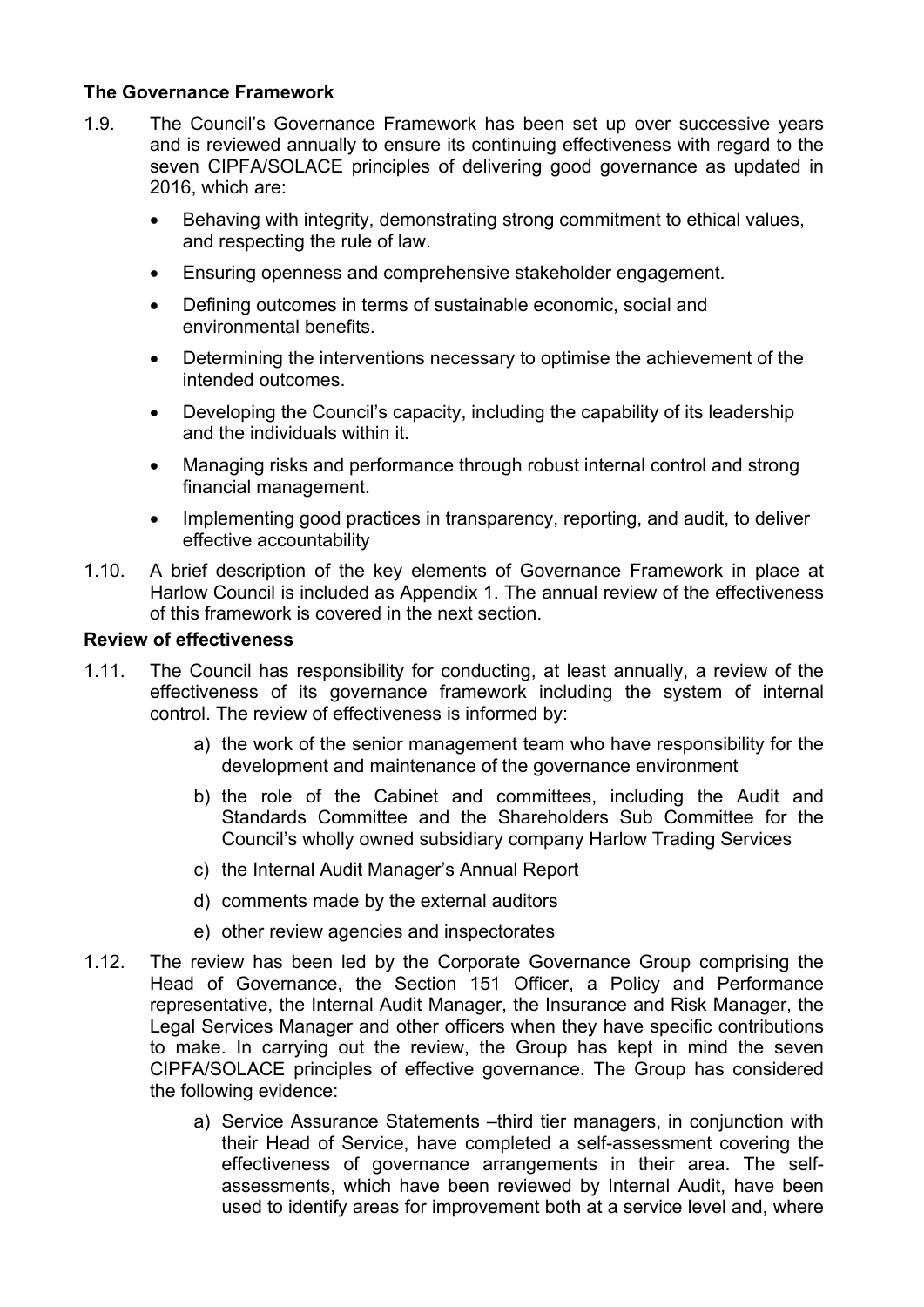more than one service has identified an area for improvement; corporate actions have been added to the improvement plan covered in the next section.

- b) The Internal Audit Manager's annual opinion on the Council's control framework, delivered to the Audit and Standards Committee, as the body charged with governance.
- c) Based upon the results of work undertaken during the year it is the Internal Audit Manager's overall opinion that the Council has an adequate and effective governance, risk management and control framework for 2019/20. Areas for improvement were identified in a number of reviews and action plans agreed. Where significant deficiencies in control processes have been identified by Internal Audit, the actions that the Council's management plan to take will, if implemented satisfactorily, resolve the deficiencies in the appropriate manner.
- d) External audit reports issued during the 2019/20 year. Where these exist, we have also used reports from other agencies and inspectorates.
- 1.13. During the year the Corporate Governance Group has been responsible for monitoring and reviewing the corporate governance framework and for considering specific governance issues as they arise. The work of this group has strengthened many of the Council's governance processes and has addressed issues raised in the Annual Governance Statement. In particular, the group continues to ensure that there is better integration of the assurance framework and that the process for producing the Annual Governance Statement remains robust.

#### **Impact of coronavirus on the Council's governance arrangements for 2019/20**

- 1.14. On 23 March 2020 the Prime Minister announced a national lockdown due to the coronavirus pandemic. This led to the majority of staff working from home and a temporary cessation of Council meetings. Due to the outbreak the Council invoked its emergency powers under Part 3 (Part B, paragraph 1) of the Council's Constitution. This has allowed the Chief Executive, in consultation with the Leader of the Council, to carry out the functions of the Council and Cabinet.
- 1.15. Local authorities in England were granted new powers to hold public meetings virtually by using video or telephone conferencing technology from 04 April 2020. Since the end of April virtual meetings have been taking place for Harlow, which are open to the public. This includes those meetings deferred from the end of March/beginning of April including Cabinet and Council.
- 1.16. Key Council services, including all statutory ones, continued during lockdown although some processes were amended to allow for remote working, for example allowing approval by email instead of a wet signature and discussed with Internal Audit first.

#### **Overall opinion of Harlow's governance arrangements**

1.17. The majority of 2019/20 was unaffected by coronavirus and this AGS demonstrates that the Council's governance arrangements have remained fit for purpose, even when flexed, for example by invoking the Council's emergency powers. There has been no significant detriment on the Council's ability to deliver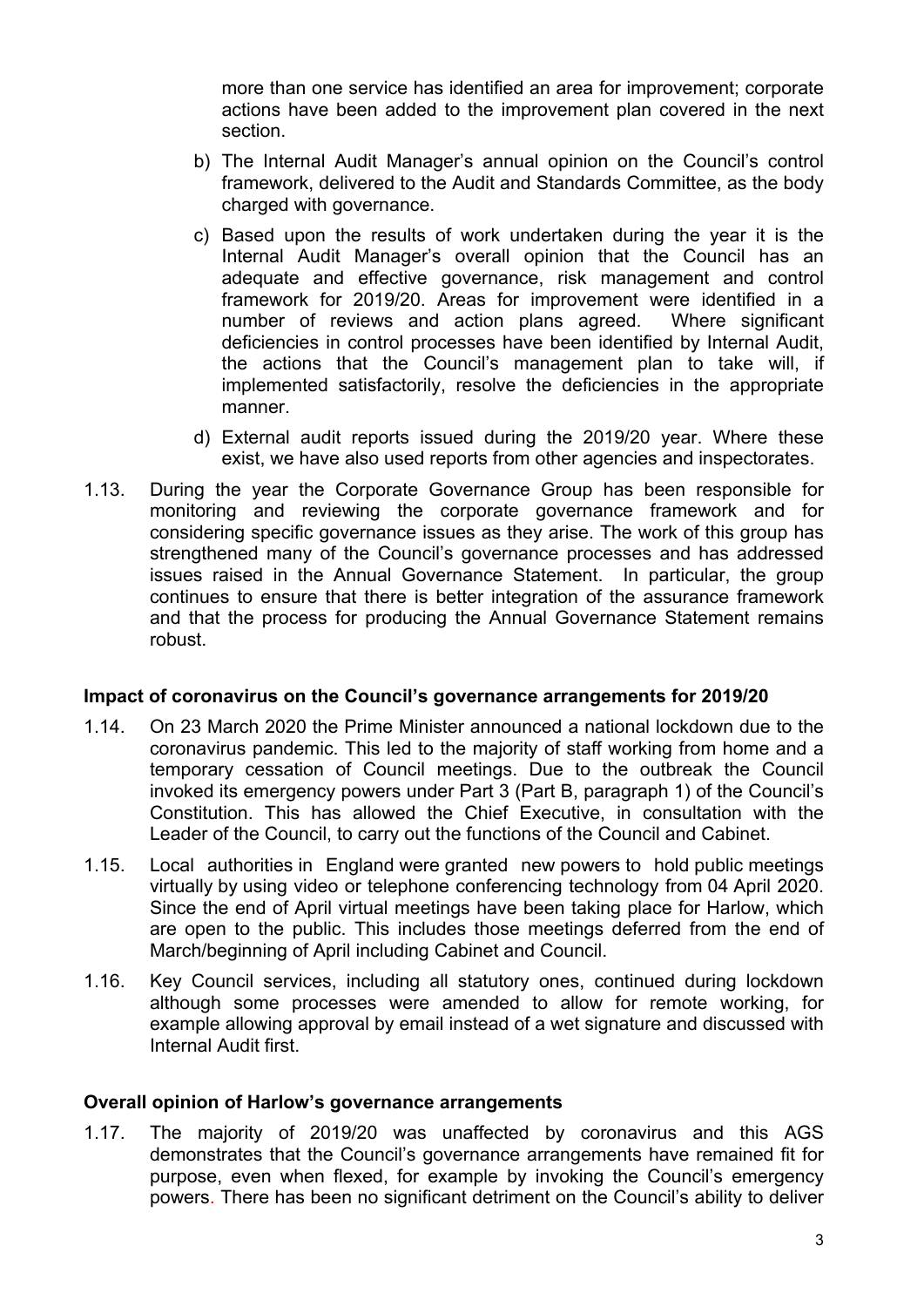its services. The longer term impact of coronavirus (and recovery) on the governance framework for 2020/21 is detailed in table two.

1.18. The Corporate Governance Group has undertaken an assessment of the arrangements for governance during 2019/20 through review of the assurance checklists and statements submitted by managers prior to lockdown. It has concluded that arrangements are fit for purpose and working effectively. As a result of this assessment, a small number of other governance issues have been identified and in order to further strengthen arrangements, as detailed in table two.

### **2. Governance Issues Identified**

2.1. This final part of the Annual Governance Statement (AGS) outlines the actions taken, or proposed, to deal with significant governance issues identified. The Council's Corporate Governance Group, which monitors and reviews the corporate governance framework, has ensured that the issues raised in the previous AGS have been addressed as detailed in Table 1 below:

| Table 1 – Progress on significant governance issues identified in the |  |
|-----------------------------------------------------------------------|--|
| 2018/19 AGS                                                           |  |

| 2.2. | <b>Significant issue identified in 2018/19</b><br><b>AGS</b>                                                                                                                                                            | Action taken in 2019/20 to address<br>the issue                                                                                                                                                                                                                                                                                                                                              |  |  |
|------|-------------------------------------------------------------------------------------------------------------------------------------------------------------------------------------------------------------------------|----------------------------------------------------------------------------------------------------------------------------------------------------------------------------------------------------------------------------------------------------------------------------------------------------------------------------------------------------------------------------------------------|--|--|
|      | 1. Harlow Trading Services (HTS)<br>Group: With the expansion of the HTS<br>Group, and the potential for further<br>entities, governance arrangements need<br>to be kept under review.                                  | The role of the Shareholders Sub<br>Committee to ensure it is adequately<br>carrying out the shareholder functions<br>on behalf of the Council and to avoid<br>both officer and member conflict of<br>interests has been kept under review.<br>The Shareholder Sub Committee<br>will in due course be receiving a<br>report on the creation of HTS<br>(Housing and Regeneration)<br>Company. |  |  |
|      | 2. Brexit: If there is a 'no deal' Brexit<br>then this may impair the Council's<br>strategic aims and objectives.                                                                                                       | The Head of Finance has been<br>designated as the Council's 'Brexit' lead<br>to work with central government.<br>Consequences of the exit from the<br>European Union are being monitored<br>by SMB.                                                                                                                                                                                          |  |  |
|      | Common theme from the Service Assurance Statements was:                                                                                                                                                                 |                                                                                                                                                                                                                                                                                                                                                                                              |  |  |
|      | 3. Operational risk management:<br>Recording of key operational risks could<br>be improved to ensure they feed into the<br>corporate risk management process and<br>for better identification of interrelated<br>risks. | fundamental<br><b>of</b><br>A<br>risk<br>review<br>the<br>management processes<br>within<br>Council, including work around<br>risk<br>maturity and risk appetite is progressing<br>well. Workshops have taken place to<br>enable services to align their service<br>plans and risks to their objectives and<br>those in the corporate plan.                                                  |  |  |
|      | 4. Project management: Lack of<br>corporate approach for projects.                                                                                                                                                      | Project management processes and<br>methodology have been reviewed, and<br>being considered for inclusion within<br>the In-Phase system.                                                                                                                                                                                                                                                     |  |  |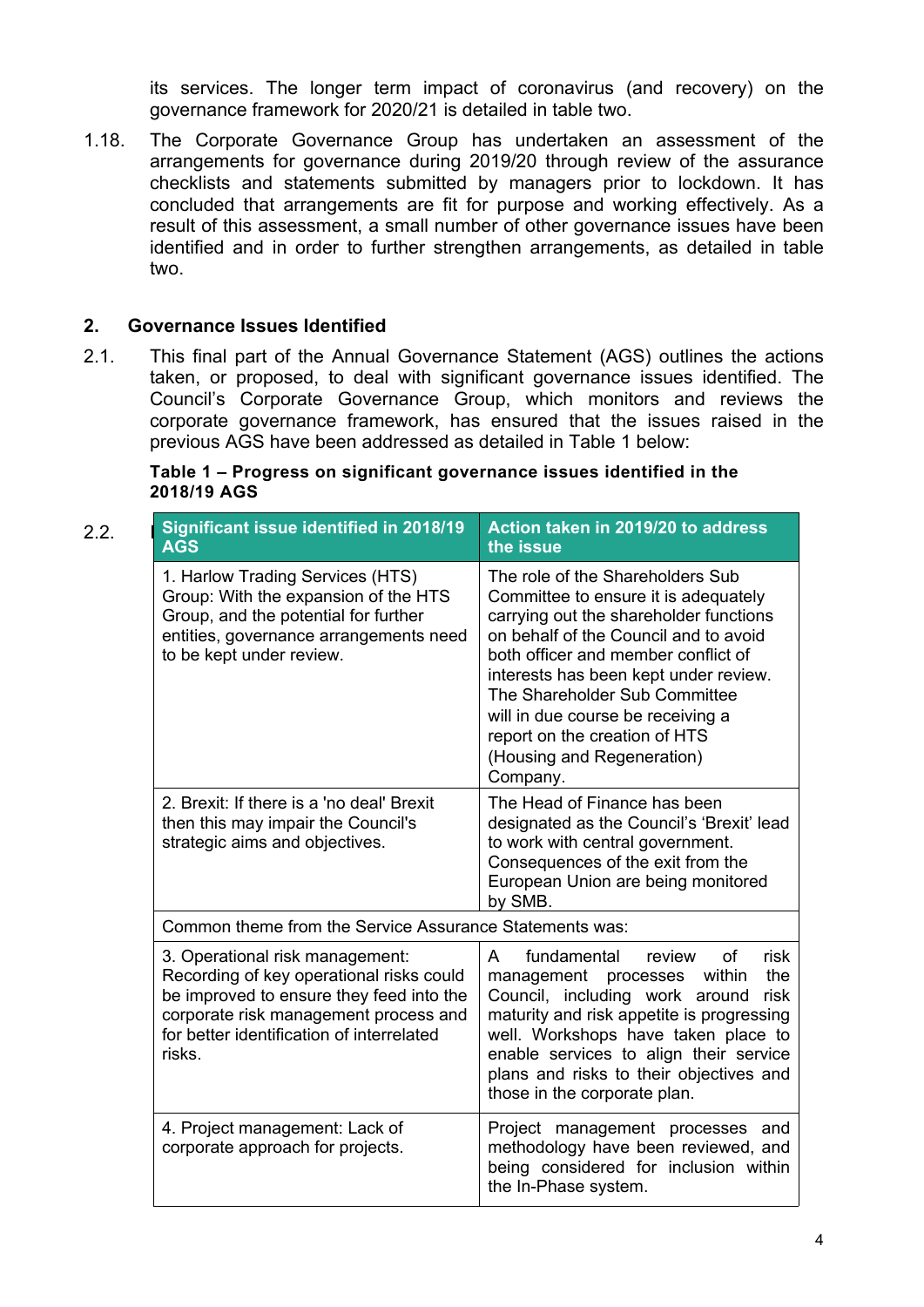n preparing this statement and reviewing the effectiveness of the Council's governance arrangements, the following areas have been identified for improvement. These are set out in the table below, together with the steps to be taken to address them:

| Key improvement/review area                                                                                                                                      | Action to be taken in 2020/21                                                                                                                                                                                                                                                                                                                                          |  |  |
|------------------------------------------------------------------------------------------------------------------------------------------------------------------|------------------------------------------------------------------------------------------------------------------------------------------------------------------------------------------------------------------------------------------------------------------------------------------------------------------------------------------------------------------------|--|--|
| Risk Management and lessons<br>learnt                                                                                                                            | It is important that the Council continues to<br>monitor (and where required) mitigate risks to<br>the Council's objectives, not only those relating<br>to coronavirus. This will be undertaken in<br>conjunction with a lessons learnt review of the<br>Council's response to coronavirus. And will<br>include a review of the Council's local code of<br>governance. |  |  |
| <b>Financial resilience</b>                                                                                                                                      | There will be close monitoring of budgets and a<br>review of the Council's Medium Term Financial<br>Strategy as the Council delivers its recovery<br>plan.                                                                                                                                                                                                             |  |  |
| New ways of working                                                                                                                                              | As a result of coronavirus staff will be<br>encouraged to work in a more agile (remote)<br>way. Processes will be reviewed to ensure<br>internal controls, especially where altered, are<br>robust and fit for purpose. This will be<br>undertaken in conjunction with a review of IT<br>and information<br>security<br>governance<br>arrangements.                    |  |  |
| Ensuring the health and safety<br>of staff, partners and the public<br>in the way it delivers its services                                                       | The Council will keep under constant review<br>Health and Safety measures both within the<br>Council and across the district to<br>ensure<br>government legislation and guidance is being<br>followed regarding Covid-19, especially where<br>the Council is delivering its services.                                                                                  |  |  |
| Common theme from the Service Assurance Statements were:                                                                                                         |                                                                                                                                                                                                                                                                                                                                                                        |  |  |
| Project management<br>processes - corporate<br>approach                                                                                                          | This will be progressed following Member<br>approval of additional staff resource to help<br>move this forward                                                                                                                                                                                                                                                         |  |  |
| Staff resilience for small teams<br>- ensuring adequate<br>emergency cover for key roles<br>and team development is<br>difficult to achieve for smaller<br>teams | This will be reviewed as part of the Council's<br>Covid-19<br>recovery plan and lessons learnt<br>process                                                                                                                                                                                                                                                              |  |  |

**Table 2: Areas for improvement or monitoring during 2020/21**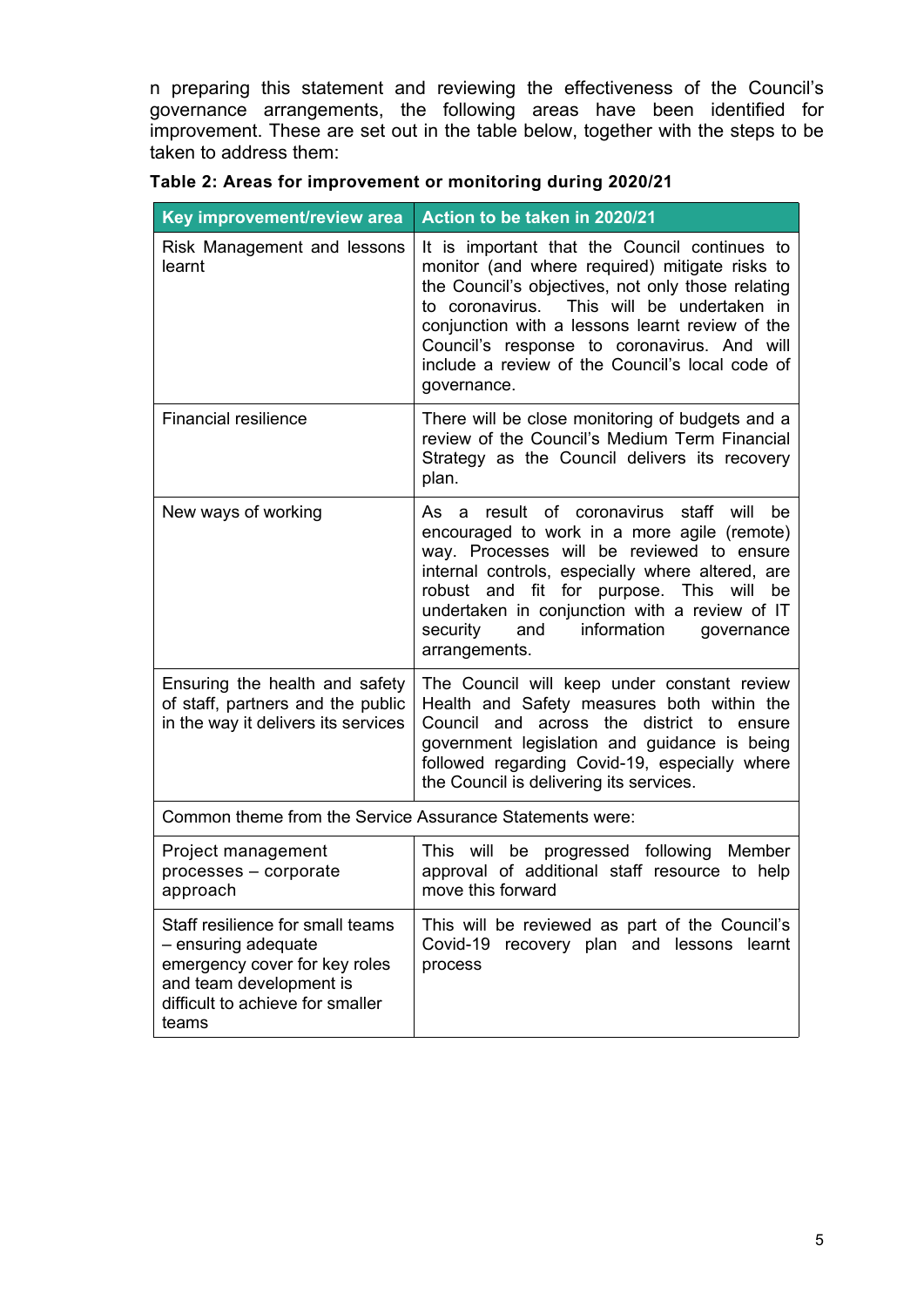2.3. The Corporate Governance Group will oversee this action plan over the coming year and report on progress to the Audit and Standards Committee. The Group will ensure that governance issues are promoted, addressed and monitored in a co-ordinated manner throughout the next financial year.

| 2.4.    | We, the undersigned, are satisfied that these steps will address the<br>need for improvements that were identified in our review of<br>effectiveness. The Council's Governance Group will monitor their<br>implementation and operation throughout the year and report progress<br>as part of our next annual review. |       |
|---------|-----------------------------------------------------------------------------------------------------------------------------------------------------------------------------------------------------------------------------------------------------------------------------------------------------------------------|-------|
| Signed: |                                                                                                                                                                                                                                                                                                                       | Date: |
|         | (Leader of the Council)                                                                                                                                                                                                                                                                                               |       |
| Signed: |                                                                                                                                                                                                                                                                                                                       | Date: |
|         | (Chief Executive)                                                                                                                                                                                                                                                                                                     |       |
|         |                                                                                                                                                                                                                                                                                                                       |       |